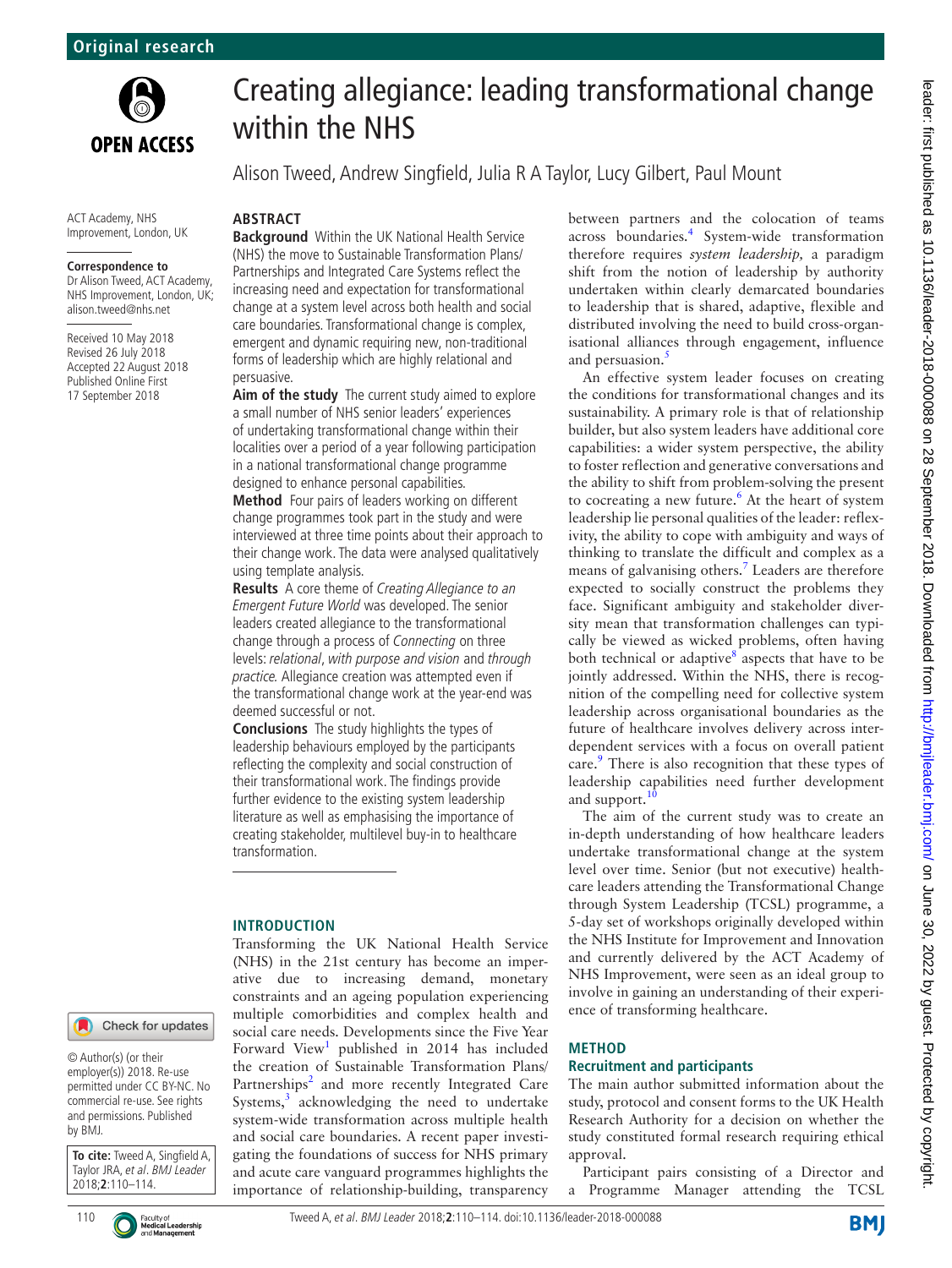| TUNIC I<br><b>Sammary or the study participants and their programmes or work</b> |                                                                              |                                                       |                               |
|----------------------------------------------------------------------------------|------------------------------------------------------------------------------|-------------------------------------------------------|-------------------------------|
| Participant pair                                                                 | Summary of transformational change                                           | Level of transformation (system or<br>organisational) | Progress over the year        |
| Anna (D) and Neil (PM)                                                           | Integration of hospital and community services                               | System                                                | Limited progress at year- end |
| Daniel (D) and Rachel (PM)                                                       | Transformation of an NHS trust's culture, vision and<br>priorities           | Organisational                                        | Limited progress at year-end  |
| Andrea (D) and Jane (PM)                                                         | Integration of health and social care services                               | System                                                | Good progress                 |
| Nina (D) and Ellen (PM)                                                          | Introduction of telemedicine across health and social care System<br>systems |                                                       | Good progress                 |

<span id="page-1-0"></span>**Table 1** Summary of the study participants and their programmes of work

D, Director; NHS, National Health Service; PM, Programme Manager.

programme were provided with information about the study and a request was made for volunteer pairs to be interviewed at three time points over a year about their experience of the programme and their transformational change work. Volunteer participants completed consent forms, providing consent for the study and for their anonymised data to be published. Initially, five pairs expressed an interest in being interviewed, of which four pairs were interviewed on three occasions and their data used for analysis. Consent was sought again from each participant prior to each interview. One pair withdrew part way through the process due to workload pressures and their data are not included in the final analysis.

Brief details about the four pairs (using pseudonyms), their transformational change project and progress made at the year-end point are summarised in [table](#page-1-0) 1. All the participants worked for the NHS within England at a senior level. The range of projects appeared typical in terms of scope and breadth compared with the projects undertaking by the other participant pairs on the programme.

## **Procedure**

The participant pairs were sent additional information about the study and optedin via email. Consent to take part in the study was also gathered at this stage and again at the start of each interview. Interviews were undertaken by the second author in addition to one other member of the TCSL teaching faculty (including the first and third authors). The main focus of the interview was in two parts: the first to explore how participant pairs were progressing with their transformational change work and the second part to investigate what and how they were applying change tools, concepts and techniques in their projects, including those taught during the TCSL programme. Each interview was undertaken approximately at 6-month intervals, with the first being undertaken mid-way through the programme, and lasted between 60 and 90 min.

Interviews with participants were audio recorded, transcribed verbatim and analysed using template analysis.<sup>11</sup> Template analysis is a form of flexible qualitative thematic analysis used widely within organisational and management research and is particularly useful for studying differing perspectives within those environments.[12](#page-4-11) Template analysis involves the use of an a priori coding template, applied to qualitative data, refined and further developed over a number of analytic iterations. Unlike some other qualitative approaches, it is not bound to a specific epistemological position.<sup>13</sup> The method followed that of King<sup>[14](#page-4-13)</sup> and was undertaken principally by the first and second authors with additional support provided at the interview stage by the third author and latterly through peer analysis by the remaining authors.

The transcribed accounts were read and reread and the first four transcripts coded initially on a line-by-line basis. The a priori template used at the first stage of the analysis comprised the TCSL curriculum topic areas and many data items were initially coded using these topic titles, for example, 'role-modelling'. The authors remained open to new insights within the transcripts and different codes were also used, for example, in vivo codes, 'honest broker'. Later transcript analysis became more focused and selective coding was undertaken in larger sections. At the same time, codes were clustered into themes and the emergent themes were named and grouped. From this, the authors developed *microstories*, essentially worked-up themes developed from each participant pair account and which formed the next iteration template. Over 50 microstories were generated. Following this, the microstories were presented to peers (third, fourth and fifth authors and a leadership special interest group) and reorganised according to higher order themes pervading across all accounts. The theme model developed from the peer-analysis process was then further refined during a final iteration which included returning to original transcripts to ensure good grounding in participants' accounts.

# **Results**

Based on the analysis, one core theme titled *Creating allegiance to an emergent future world* was generated. A second major theme titled *Connecting* was generated which provided the means by which allegiance was primarily created. *Connecting* also comprised a number of subthemes. See [figure](#page-1-1) 1 for a visual



<span id="page-1-1"></span>**Figure 1** Visual representation of the core theme and primary subthemes.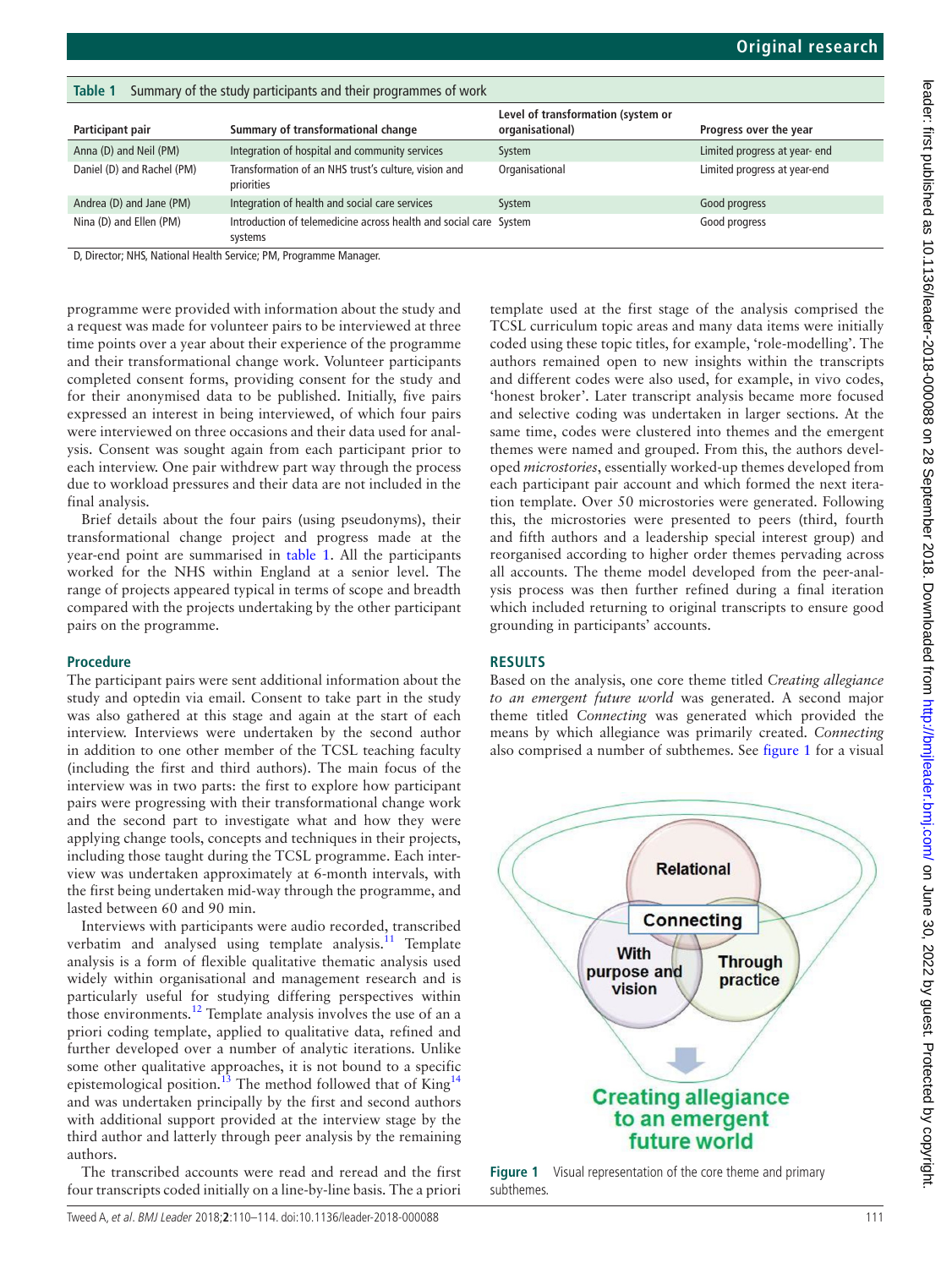

<span id="page-2-0"></span>**Figure 2** Visual representation of the theme of connecting and its subthemes.

representation. In addition, a number of other secondary themes were developed titled *Adapting*, *Managing anxiety* and *Managing polarities*. However, due to the brevity of this paper the findings are not reported on here.

The primary means by which the participants of the study undertook transformational change was through the process of *Creating allegiance to an emergent future world*. Creating allegiance incorporated the development of their stakeholders' psychological, emotional and practical sign-up to the transformational change to a new and emergent future state (world). The term allegiance reflected the primarily relational work required to garner support for the transformation and highlighted the emergent, complex, fluid and unpredictable nature of transformational change. The participants sought to create this allegiance to transformation in others through a process of *Connecting*. Primarily through the analysis, three types of connecting were identified: *relational*, *with purpose and vision* and *through practice* (see [figure](#page-2-0) 2).

Irrespective of the success or otherwise of participants' transformational change efforts at the 1-year mark, they described themselves as organisational and system integrators; aiming to be non-partisan in their approach to creating allegiance to transformation; this enabled them to move fairly freely and flexibly with their organisations and systems to work with stakeholders and build relationships:

'I have allegiance to the system not to individual organisations' … let's bring those three organisations who it's going to impact on into a room. So, there was myself and three chief execs and I literally, you know, probably naively, I don't know, but blatantly, 'This is where we are, systems, we need to work as a system going forward. A provider, you currently provide this, do we feel that's the best place to go forwards? Let's have a conversation around it.' (Jane—interview 2)

Participants also spoke about using system-specific language as part of their role to signal their system allegiance and to start to shape others' focus onto a broader perspective:

I suppose I was quite pedantic really with saying it's all about system leadership, it's about team, the teams type thing. I think pedantic where it's going to have a negative, but actually I think it's had quite the opposite here. People can see the chief execs are signed up to this system leadership… I do think that has been quite a significant change and more and more in just the regular dialogue, the regular vocabulary that's happening. People are talking about 'I'm the system leader for'…So they're actually being spoken and that wasn't happening even six months ago. (Andrea interview 2)

# **Connecting**

Participants engaged in various forms of connecting activities in order to create allegiance. Three different forms were identified.

## Relational connecting

Participants described a range of ways to make connections with stakeholders to create allegiance through building highquality relationships. To fully create allegiance, participants were required to access more senior executive staff in order to build personal relationships where they could advocate for the transformational work being undertaken and garner full support, sponsorship and engagement. This involved skilful, emotionally intelligent and insightful personal behaviours such as positive role-modelling, creating a safe environment by which honest and open conversations could be undertaken and engaging in 'brokering'. Many participants described themselves as 'honest brokers'; creating allegiance through a position of neutrality to create conditions for stakeholder agreement and compromise:

What I've been really focusing on for the last two months is getting out and about and engaging with the huge number of stakeholders that we've got, to try and understand what they want to achieve, what's their understanding, where do they see blockages, what are the opportunities. So to start engaging and having very, very open conversations… So my first two months, I think, if I look at my diary, and the reports I'm doing for the steering group, they are about engagement, engagement, engagement. (Neil—interview 1) So at this point what I've agreed with the chief execs is that the honest broker in this, around representing all the providers, is Jane, and she works for everybody and all organisations. (Andrea interview 1)

I think there's also something about a clarity around the structure and how I try and take what I call some of the pink and fluffy conversations or ideas and try and bit by bit put them down and layer them down and add a little bit more detail so maybe it's actually something that's on a piece of paper that people can then really start to buy into and add to. So I hope I bring some of that. The honest broker-type role. (Jane—interview 1)

## Connecting with purpose and vision

For successful transformation, participants aimed to frame the vision and ambition for transformation to make it as accessible to as many stakeholders as possible. Where visions for transformations were in the process of being created, participants sought to gather broad stakeholder representation in the visioning process. However, where visions were already present or had been created in isolation by senior teams, it became increasingly vital that participants framed the visions in multiple ways in order to generate shared ownership of the vision statement to create allegiance. A key means of achieving this was to translate a high-level vision or statement of future intent into everyday practice; what different practices and ways of working are required in order for the vision to be actualised:

What you're looking for is to understand that this thing that's being discussed is around helping you to up-skill your staff, to develop new and innovative ways of caring for your patients, to be able to co-produce plans, and to become part of a group of providers where you can get some support going forward. It's not about words like vanguard. (Ellen—interview 2)

So, you know, we've got to have our ducks in a row with all the bits that we've learnt through the course, and preparing ourselves so that we can get them and say, 'This is the high level service spec, but how do you want this vision to rollout for you locally? So what does it mean for you as a team?' and start to bring them in to engage them in the process, so that they feel that they own it and they feel part of it. (Anna—interview 2)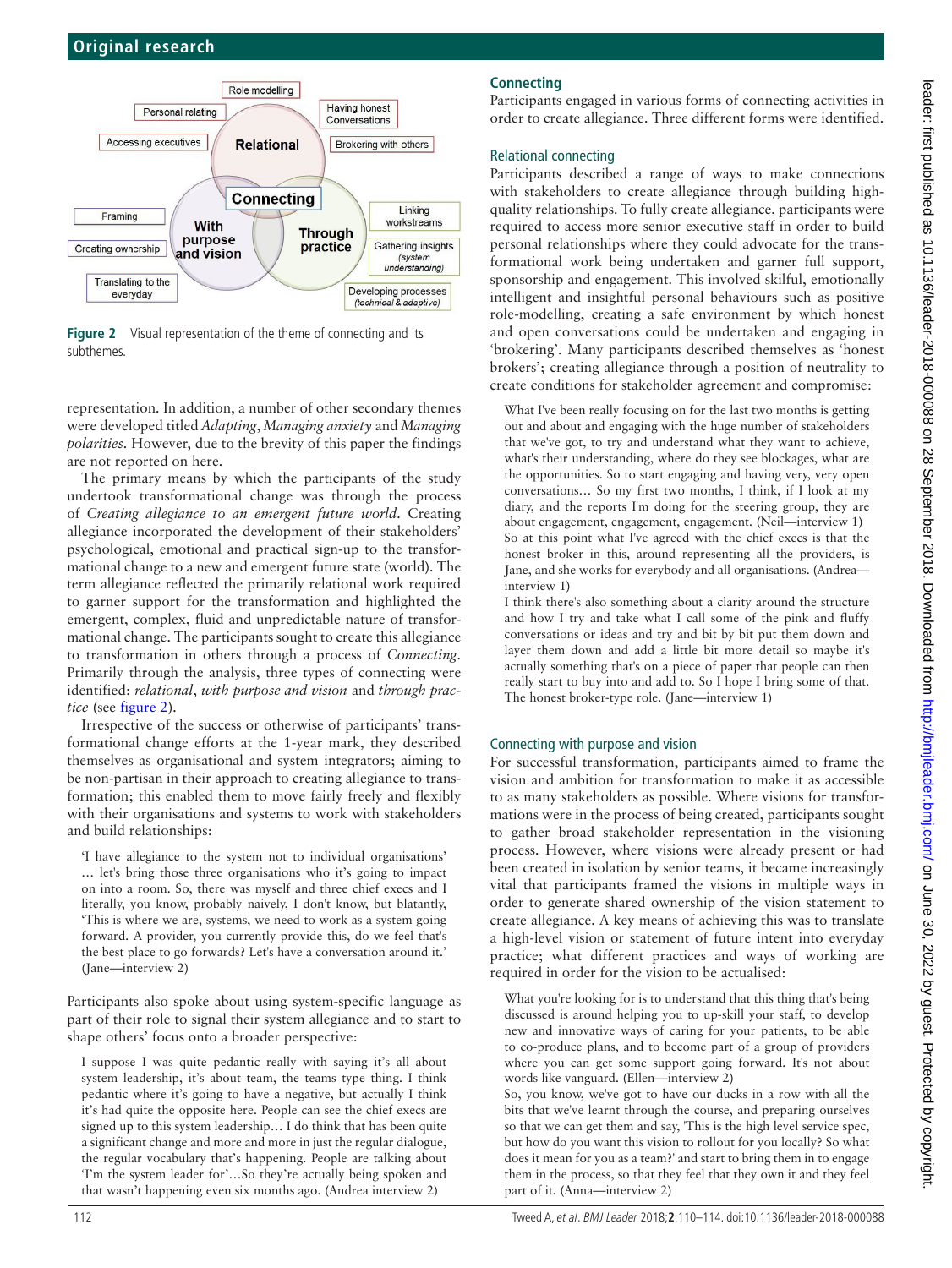## Connecting through practice

While the former *Connecting* subthemes were principally undertaken through dialogue and relationship-building, connecting through practice was predominantly activity based, structural and practical (although built on collaborative relationships). Participants sought stakeholders' commitment and responsibility to areas and streams of work through practical sign-up and senior responsible officer ownership of key pieces of transformational activity. To aid this process, participants gathered insights and intelligence from front-line staff on wards, in departments and teams in order to enhance their system understanding and identify stakeholders who were willing to undertake projects and oversee key activities. On a more organisational or system structural level, participants assisted in developing processes and procedures to join up and integrate separate or isolated workstreams. Connecting through practice, involved participants enabling stakeholders to sign up and commit to the transformational change work by physically (and metaphorically) signing on the dotted line:

I'm trying to sort out the leadership for the workstreams… So at the moment, as part of my engagement, I'm trying to identify the right people to come on board and take leadership of those workstreams. (Ellen—interview 1)

We didn't impose specifics on them; it was very much down to them to come up with ideas and thoughts on how they achieved that…. So it was done very much in partnership with them. (Anna - interview 3)

It's not come from us. We've told them we want a joined-up approach, we need to make some savings, we need the system to work in an integrated way. They've gone away and they've designed it and delivered it. (Anna—interview 3)

Less successful pieces of transformational change work at the 1-year mark highlighted themes related to *disconnection*; serving as a counterpoint to successful transformation requiring connections to be made. Most often disconnection was identified as challenges with senior executive staff fully supporting or engaging with the transformation, lack of shared ownership of the vision for transformation and lack of alignment across multifaceted workstreams:

That's the bit I don't think we're connecting. Even if your organisation looks different, what are the work streams which sit at the core of the organisation which then must pervade everything? (Daniel—interview 1)

## **Discussion**

Allegiance creation through connecting was seen as the core process and set of activities by which the participants of the study approached their transformational change work. The concept of allegiance creation specifically appears under-represented within the research literature and is worthy of further investigation. Connecting occurred at three levels: relationally, through vision and purpose and through practice. Ultimately these levels all relied on participants having collaborative relationships with stakeholders of the transformation, and allegiance and connection were achieved through various means such as framing,  $15$ role-modelling, having honest conversations and linking workstreams into strategic groupings.

Heifetz and colleagues<sup>916</sup> use the term 'adaptive leadership' to first distinguish more traditional forms of leadership involving direct use of hierarchical authority and power from leadership by influence within emergent change, but also to describe a set of leadership behaviours people employ when faced with complex change. Adaptive leadership requires personal resilience and

reflection, the ability to harness conflict constructively and to mobilise others to take on new roles and responsibilities. Adaptive leaders find ways to work at the edges of their authority, encouraging productive disequilibrium. Certainly these attributes appear in the accounts of the participants and their attempts to create allegiance fit well with Heifetz and colleagues' conceptualisation.

The concept of adaptive leadership presented by Heifetz and colleagues and participants' leadership behaviours clearly also resonate with those qualities and capabilities described within the system leadership literature. There are many clear parallels between the findings of this study and the key personal values, behaviours and skills demonstrated by effective system leaders.<sup>78</sup> Certainly, while the participants were demonstrating many attributes of a system leader, they were operating at a level of seniority below that of chief executive officer; this is relevant as those participants whose transformational change was floundering at the 1-year point describe frustrations with the leadership styles of their senior executive teams. Further research may be useful to examine further the interplay between leadership behavioural preferences and how senior executives are influenced.

The findings of the study resonate with similar themes also presented by Bushe and Marshak $17$  in their description of the 'dialogical mindset' of transformational change leaders. Taking a social constructionist perspective, leadership behaviours arise and are shaped through interaction with stakeholders within organisations and across systems. The narratives of transformation are powerful vehicles to mobilise others and leaders can help create these through their endorsements, role-modelling and use of language. For the participants, those who appeared most successful at the 1-year point were role-modelling allegiance to their system transformation, using collegiate, system-focused language and were framing the vision for change in ways to engage stakeholders at all levels. Another way to describe their behaviours is that participants were attempting to create *social representations* of the transformational change work through interpersonal communication as a means of enhancing stakeholder collectivity and cohesiveness.<sup>18</sup> Unsuccessful transformational change efforts tended to demonstrate a lack of these behaviours from participants' senior executives, despite participants' best efforts.

# **Limitations of the study**

From any study relying on volunteer participants to recount their experience, the limitations of a self-selected sample are clear; the participants in this study may well have increased levels of confidence and self-assurance in their leadership capabilities than others within the programme group. Interestingly, although the transformational work had not necessarily made progress at the year-end, it is apparent that the participant group were highly reflective and mature in their accounts and all appeared to be using similar behaviours to create allegiance. Clearly too, the study involved a small number of participants and away from the core themes which were well represented across the group, some of the subthemes had weaker evidence and were less saturated. The method of template analysis allows for the testing of a priori concepts as well as allowing emergence and while highly flexible, there are limitations in the core analysis of the data being undertaken within a faculty team who all deliver teaching on the same programme. Attempts were made to mitigate this by use of multiple rounds of peer review as well as involving coauthors not delivering programme content at the time.